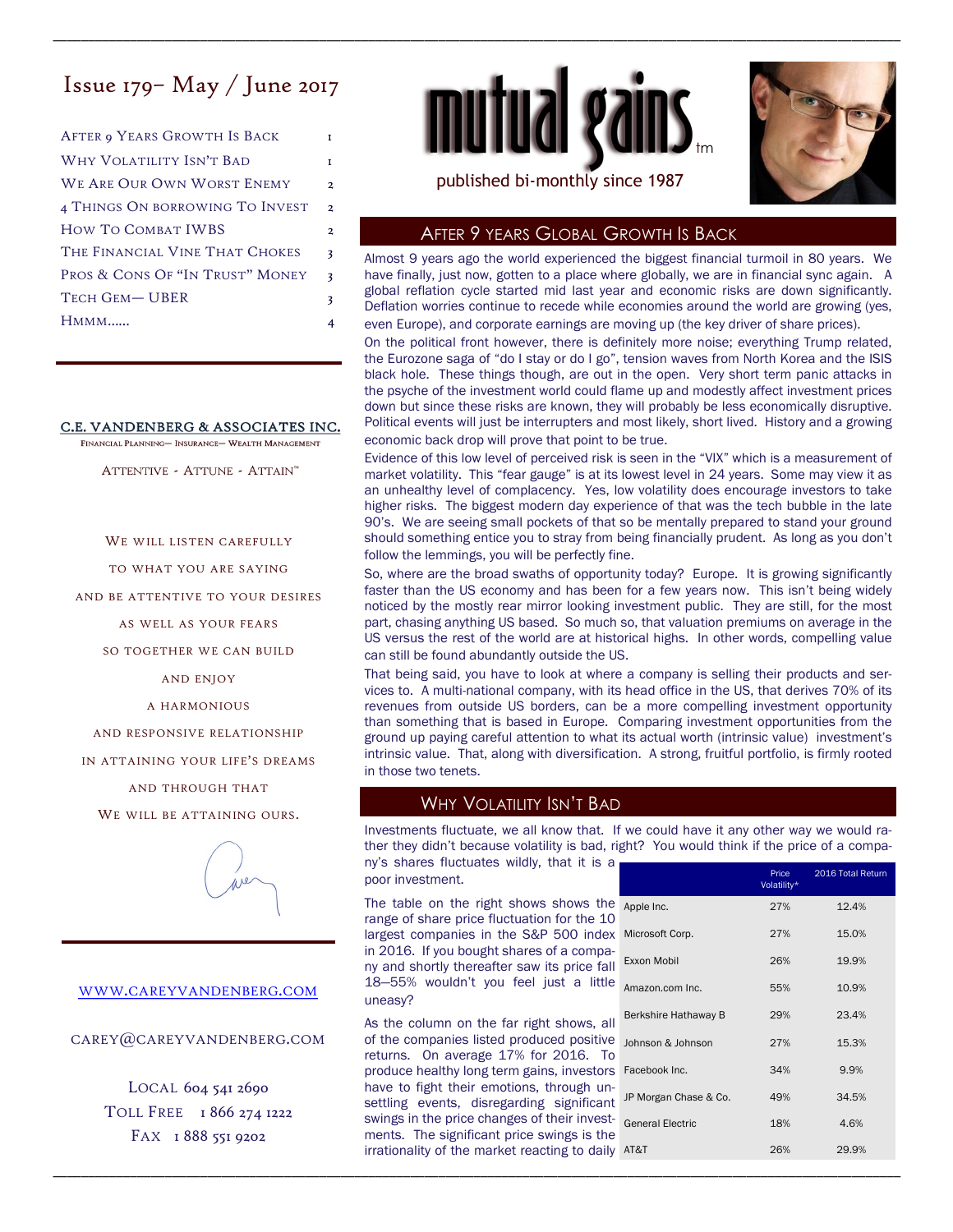#### Page 2

news because the actual value of the business didn't change as much as the price did. The biggest fight we have is with ourselves, to not succumb to this irrationality. (Source: Dixon Mitchell Investment Counsel)

\_\_\_\_\_\_\_\_\_\_\_\_\_\_\_\_\_\_\_\_\_\_\_\_\_\_\_\_\_\_\_\_\_\_\_\_\_\_\_\_\_\_\_\_\_\_\_\_\_\_\_\_\_\_\_\_\_\_\_\_\_\_\_\_\_\_\_\_\_\_\_\_\_\_\_\_\_\_\_\_\_\_\_\_\_\_\_\_\_\_\_\_\_\_\_\_\_\_\_\_\_\_\_\_\_\_\_\_\_\_\_\_\_\_\_\_\_\_\_\_\_

#### WE ARE OUR OWN WORST ENEMY

Our natural tendency is to think we are better than the average, in what many may view as relatively simple tasks to master. Take driving for example. If everyone thinks they are above average, then our roads would operate quite a bit differently than they actually do.

Let's assume for this exercise that you are "average" and that you are really no better at investing than the neighbours that live on either side of you. Unless you have put in 10,000 hours of perfecting the craft of investment management or you have a God given gift in this disci-

pline I think it safe to say that my average assumption of you in this regard, is more likely to be right than wrong (if I'm wrong, please accept my apologies). As you can see from the chart to the right, the average investor in both "Equity" and "Income" (bonds), experienced a significantly lower return when left to their

own devices. So, what are the things that make us our own worst enemy?

Trying to time the market- There has to be a good time to get in and a good time to get out, right? Yes, there is but because there are so many random events at play, along with a lot of irrational behaviour of the market as a whole, it's impossible to do so.

**Chasing what is hot (afraid to miss out)** – The last time I saw this in such a wide spread way was the tech bubble in the late 90's. I have see some hints of this <sup>2</sup> today, most often in stories of something involved in tech and to a lesser extent, alternative energy.

Panicking during a market downturn-I have the best clients in the world in this regard; they are stalwarts. If you are one of those, I thank you for your emotional fortitude. You are disciplined and make my job so much easier in helping you succeed. There are so many not like this. I remember another advisor's client phoning my office, wanting to move his portfolio, for me to oversee, simply because he was scared. He felt he had to react and react quickly. 999 times out of 1,000, that's a bad idea. It sabotages success.

Not investing regularly-I am a disciple of have a monthly contribution going into any kind of investment account, including RRSP's, TFSA's, and RESPs, It's financial exercise habit. It's like physical exercise but easier. The results of monthly (weekly, twice per week etc.) investing over the longer term can be much more staggering than physical exercise.

### 4 THINGS TO KNOW ABOUT BORROWING TO INVEST

Borrowing to invest (aka "leverage") is a common tactic used when buying a home or rental property. You take your own money and "and procure a multi-times more sizeable amount of money from the bank. You can apply this leverage tactic to almost any kind of investment vehicle. Before you do that though, there are 4 things you should know:

The Interest You Pay Can Be Tax Deductible— Debt is a 4 letter word but it isn't always derogatory. Unlike bad debt, "Good Debt" can speed along wealth creation. Interest on good debt in most cases, when used for investment purposes, is tax deductible. Interest on bad debt is paid for with after tax dollars. With bad debt you have to earn \$1 but only have 70 cents after tax to pay for that bad debt. Tax deductibility of interest makes borrowing to invest, very tax efficient because you get that 30 cents back from the government.

Leverage Increases Risk And Improves Potential Reward— The key is to minimize as well as mitigate the risk. Minimize the downside risk and mitigage the feel of the risk should you experience it. Investing with cash involves the same process. The case with borrowing to invest is you have interest payments to make so you want to ensure you can continue to pay them. How much free cash flow do you have for discretionary expenses? With lots of room you minimize payment risk. Working with a Financial Advisor will help you take as much risk out of the picture as possible and that includes the risk of how your emotions may effect your decisions should things go south for a spell.

Make It Fit For You— You can borrow to invest in virtually any amount. You can't do this with a direct real estate investment which requires a go big or go home investment. Making the amount of leverage, fit into your circumstances, is much more prudent, from a financial planning perspective. You can start smaller and use a different investment vehicle, yet still take advantage of the power of financial leverage.

You Can Make Money With Interest Costs That Are Higher Than Your Investment Returns- It sounds counterintuitive but you can actually pay a higher interest rate on your loan than what you are making on your investment and come out ahead. Example: If you pay \$1,000 / year on interest and your marginal income tax rate is 40%, your actual cost is \$600 / year. This is because you get back \$400 from the tax deduction. On the investment side of the leger, if you earned a relatively small, \$1,000 of capital gains, only 50% is taxed, costing you \$200 in tax. With \$800 being your after tax gain and subtracting the \$600 net interest costs you paid, you have a positive net return.

### HOW TO COMBAT "INSTANT WEALTH BLOW SYNDROME" (IWBS)

A very high percentage of people who experience sudden wealth, go from rags to riches and back again in usually a period of 5 years. Most burn through the money on a bunch of high priced consumer items and experiences. Instant wealth is something I personally will never experience because I don't buy lottery tickets. There are many though that will benefit from a windfall, either from a lottery or a substantial estate being passed down to them. The next step is in preparation for that "just in case", so you don't succumb to the deadly, IWBS. First thing to do is…. nothing. When that cheque comes in, do nothing for 3 months. This will give you time to think and talk to others. Even

if the money just sits idle, let it do just that. Don't worry about it just sitting there. That is a small price to pay for laying the ground work to do the right things.

| ant management or you nave a Gou given girt in this uisci- |                                                        |                                         |                   |                                                 |                                                      |                   |  |  |
|------------------------------------------------------------|--------------------------------------------------------|-----------------------------------------|-------------------|-------------------------------------------------|------------------------------------------------------|-------------------|--|--|
| Time<br>Period<br>ending<br>Dec. 31.<br>2014)              | Average<br>Equity<br>Fund<br>Investor<br><b>Return</b> | <b>S&amp;P 500</b><br>Average<br>Return | <b>Difference</b> | Average<br>Fixed-<br>Income<br>Fund<br>Investor | <b>Barclays</b><br>Aggregate<br><b>Bond</b><br>Index | <b>Difference</b> |  |  |
| I vear                                                     | 5.50%                                                  | 13.69%                                  | (8.19%)           | 1.16%                                           | 5.97%                                                | $(4.81\%)$        |  |  |
| 3 years                                                    | 14.82%                                                 | 20.41%                                  | $(5.59\%)$        | 0.72%                                           | 2.66%                                                | $(1.94\%)$        |  |  |
| 5 years                                                    | 10.19%                                                 | 15.45%                                  | (5.26%)           | 1.21%                                           | 4.45%                                                | $(3.24\%)$        |  |  |
| 10 years                                                   | 5.26%                                                  | 7.67%                                   | $(2.41\%)$        | 0.69%                                           | 4.71%                                                | $(4.02\%)$        |  |  |
| 20 years                                                   | 5.19%                                                  | 9.85%                                   | $(4.66\%)$        | 0.80%                                           | 6.20%                                                | $(5.40\%)$        |  |  |
| 30 years                                                   | 3.79%                                                  | 11.06%                                  | (7.27%)           | 0.72%                                           | 7.36%                                                | $(6.64\%)$        |  |  |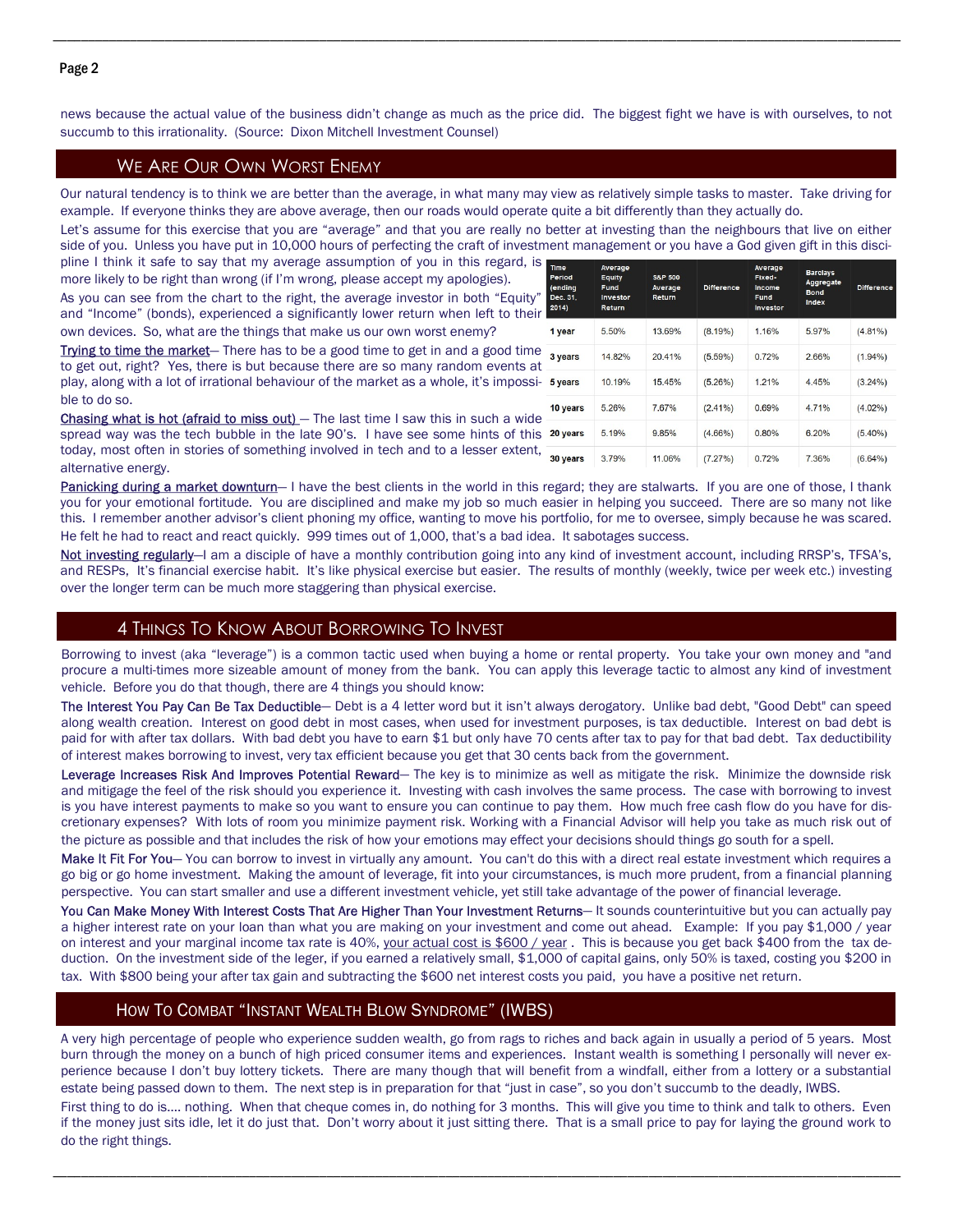Second, if you don't think you have the emotional fortitude to stick with Step 1 completely, carve out a pre-determined piece (ie 5, 10, 12, 15% etc.) and put it completely separate from the rest of your new found nest egg. Spend that mad money, freely. Go on that around the world trip. Buy that old or new era car. Doing so will quell your spending urge and help keep the majority of the money in tact.

\_\_\_\_\_\_\_\_\_\_\_\_\_\_\_\_\_\_\_\_\_\_\_\_\_\_\_\_\_\_\_\_\_\_\_\_\_\_\_\_\_\_\_\_\_\_\_\_\_\_\_\_\_\_\_\_\_\_\_\_\_\_\_\_\_\_\_\_\_\_\_\_\_\_\_\_\_\_\_\_\_\_\_\_\_\_\_\_\_\_\_\_\_\_\_\_\_\_\_\_\_\_\_\_\_\_\_\_\_\_\_\_\_\_\_\_\_\_\_\_\_

Third, is to find the Financial Advisor that you fit most comfortably with but also who is not afraid to coach with conviction, to help keep you out of trouble. You should look far and wide for broad experience and capabilities. You'll want a very foundational financial plan, not simply "put your money here, here and here". This could very well take you away from the local bank branch that you have been dealing with for so long but if that is the path you must take, then take it. Initial discomfort will give way to "I should have done this a long time ago".

# LIFESTYLE CREEP—THE FINANCIAL VINE THAT CAN CHOKE YOU

Despite paying off your mortgage, it seems like you don't have any more free cash than you did before. Many times this is simply a function of your expenses shifting. Instead of mortgage payments you probably now have post secondary education costs for your kids. You may also feel the clock ticking on your working years and because of that, your RRSP and maybe TFSA contributions have increased.

There may however, be another cause for your lack of extra free cash flow. The culprit may be what is called "Lifestyle Creep".

Lifestyle Creep is a very common "financial vine". As your income increases often so do your lifestyle expenses. This is probably the biggest hurdle to retiring in what you may define as a "comfortable retirement".

I must confess, for Cheryl and I our biggest consumable increases have been in the area of wine (a few ounces with dinner) as well as travel. On the travel side of the ledger, for 2017 alone, we will probably be out of town more than 10 times. To be fair, some of that is holiday time that we wouldn't have taken if it wasn't tied in with a business trip. Despite that, for us, wine and travel are definitely our Lifestyle Creep categories.

Investopedia defines Lifestyle Creep this way: "a situation where people's lifestyle or standard of living improves as their discretionary income rises either through an increase in income or decrease in costs. As lifestyle creep occurs, and more money is spent on lifestyle, former luxuries are now considered necessities". That last part is the danger point, "what once were luxuries are now considered necessities". So, before you get too far along in your Lifestyle Creep, do these steps.

The first is to have a Financial Planner run some "Retirement Income Projections". This lays out, where you are now, how much income you are earning, what you are saving, where you want to be, at specific times in your life; when you will be spending more and when you will be spending less, if any. The point is to see if the lifestyle you envision, which is based on the one you are currently living, can be kept up.

Do you see red? If so, the second step is to take a hard look at your spending, going through each category of expense, what it is in dollars as well as a percentage of your income. Knowing that, you can work on making your spending more efficient. This can be from making changes to housing, reducing energy costs, cutting auto expenses and minimizing income tax.

The third is to set up or increase, monthly contributions to RRSP's and TFSA's and increase them a bit every year. Increasing these intentionally will boost saving while at the same time combat the unintentionality of future lifestyle creep.

If your future income plans match up with your projected portfolio growth then, lifestyle creep away, but watch for needed pruning.

### THE PROS & CONS OF "IN TRUST" MONEY FOR YOUR KIDS

Parents and grandparents often put money away for their younger generation family members, using an RESP. This can be a very effective tool particularly because of the 20% government money that is added. Many families want something that doesn't have the restrictions that the RESP has; how much money they can put in, when they can and can't withdraw from it etc. The "In Trust" account is often the solution.

An "In Trust" account is considered to be an "informal trust" as there is no legal document laying out the parameters and stipulations on the investment or use of the money. You as a parent or grandparent simply open an account that has your name on it followed by "ITF for" and your children's (or grandchildren's) names.

Despite an In Trust account not having any limitations on how much money can go into the account and what it can be used for, there are 2 things that are significant caveats:

- 1) All income you earn within the In Trust account is taxed right back to you. Although you have earmarked the money for the benefit of your family's younger generation, you pay the tax on the investment income; all income, except capital gains. Any tax on capital gains are taxed in the child's name. Choosing capital gains producing investments will however need a longer time horizon.
- 2) When a child reaches the age of majority (18 or 19, depending on the province) they are legally entitled to all the money in the account. Of course, they have to know about it so, keep what you are doing to yourself and the money can stay in your control.

### TECH GEMS— UBER

On a recent Toronto trip, Cheryl and I stayed in a condo on Queen St. West, away from the downtown core. I had meetings in Toronto's financial district as well as in Mississauga and I got to use this "taxi business disrupter", more than I have on previous trips.

The Uber app finds your address automatically. You start typing in your destination address and it starts showing potential matches. Next is whether you want to be the sole passenger or if you're willing to "ride share". In Toronto, I always chose the ride share because it cut my cost by approximately 30%. It did make each trip a bit longer but the cost vs time was worth it to me for the enjoyment I had talking to people joining Cheryl and I in the car. Around Toronto, I could normally get a pick up within as short as 2 minutes and the app always showed a handful of cars really close by. Before I booked each trip, I knew the price and my stored credit card, was automatically charged.

During one of my rides, I mentioned to the driver that I didn't see a tipping feature on the app as I didn't always carry cash. He said Uber discourages tipping. You can give a rating of your service though and as well, the driver rates you. I know that when Uber finally comes to the Vancouver area, it will make life for our tourists and locals without cars, much easier.